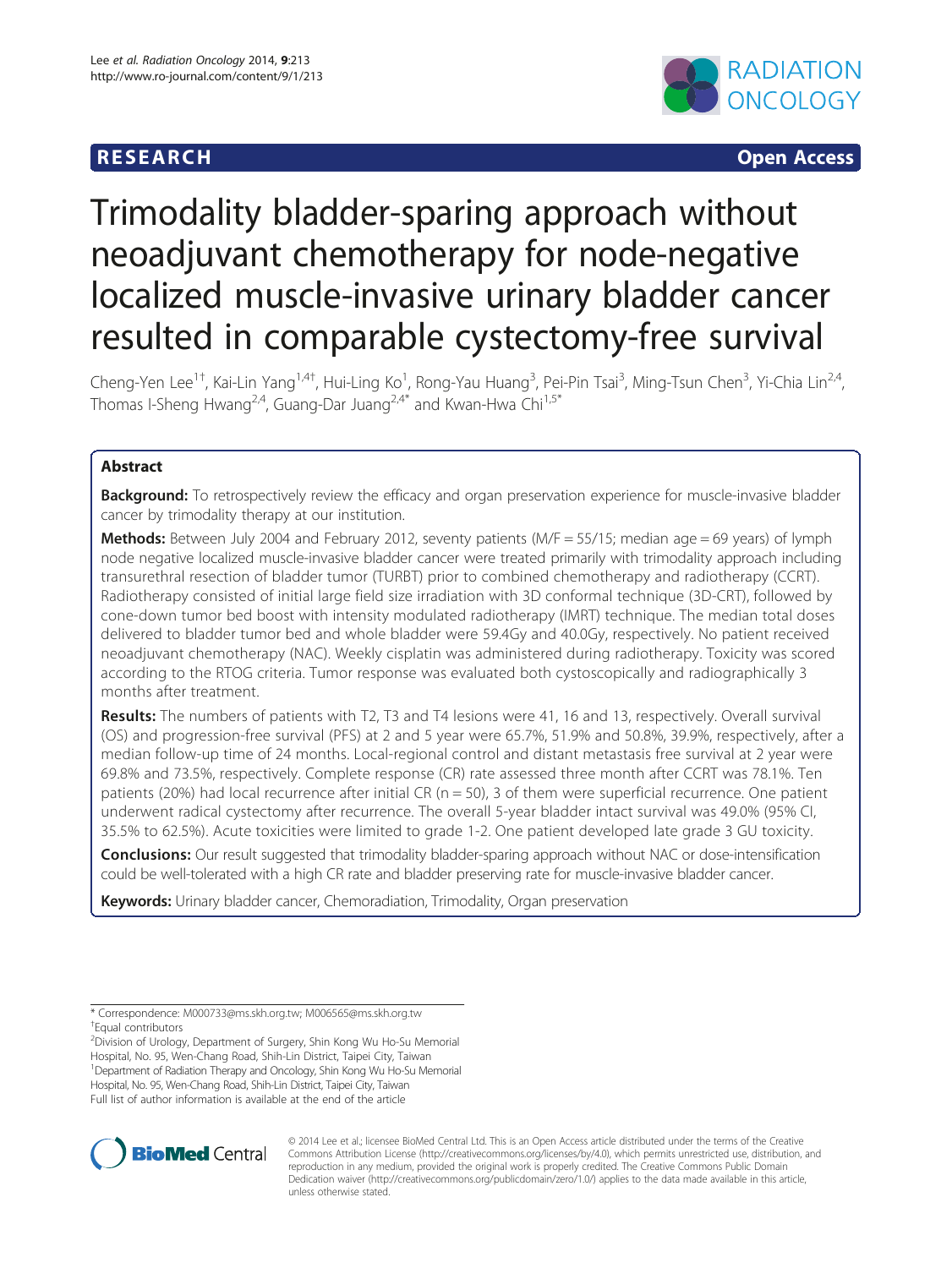## Background

Historically, surgery was the main treatment of muscleinvasive bladder cancer. Radical cystectomy with urinary diversion and pelvic lymph node dissection resulted in 5-year pelvic control rate of 80–90% and 5-year OS of 40–60% [[1\]](#page-6-0). Radical cystectomy and partial cystectomy (in selected cases) are frequently regarded as standard of care in contemporary management of muscle-invasive bladder cancer, where bladder-sparing radiotherapy was used as an alternative. Compared with radiotherapy alone, an OS benefit was observed with radical surgery in patients with muscle-invasive bladder cancer [\[2](#page-6-0)]. The introduction of bladder sparing therapy with or without NAC besides CCRT had been pioneered by Tester et al [[3\]](#page-6-0), Shipley et al [[4](#page-6-0)] and Rodel et al [[5\]](#page-6-0). CCRT has soon be regarded as the mainstream of organ preservation therapy instead of RT alone [\[6](#page-6-0)]. Although intriguing, the superiority of NAC has not been proven in randomized trial [[4](#page-6-0)]. However, most trimodality treatment consisted of NAC followed by CCRT, with radical cystectomy reserved for incomplete responders in these reports [[7\]](#page-6-0). Overall, the 5-year OS was approximately 50% with three-quarters of them maintaining functional bladders [\[7](#page-6-0)]. A trend toward increasing the intensity of chemotherapy during CCRT, such as the addition of vinblastine, paclitaxel and gemcitabine to cisplatin [[8-11](#page-6-0)], and escalation of biological radiation dosage via hyperfractionation and hypofractionation was noted [[9,12\]](#page-6-0). However, late pelvic toxicity are concerning. In spite of these encouraging results and possible positive impact on quality of life [[13\]](#page-6-0), widespread use of this technique was still limited. In a report by Fedeli et al, the majority of muscle invasive bladder cancer in the United States were still treated with cystectomy (42.9%), while the minority were treated radiation therapy (16.6%) [\[14\]](#page-6-0).

We hereby report our institutional experience on bladder preservation using upfront CCRT without NAC or adjuvant chemotherapy, with IMRT boost after whole bladder irradiation by 3D-CRT.

## Methods

### Patient characteristics

Between July 2004 and February 2012, 91 patients diagnosed with muscle-invasive (T2 to T4) bladder cancer who were treated with curative intent in our institution were retrospectively reviewed. Patients with pelvic lymph node metastases and distant metastases, as detected by computed tomography (CT), magnetic resonance imaging (MRI) or other modalities before RT were excluded in this review. Seventy patients with newly diagnosed or recurrent disease after initial TURBT treated with CCRT after TURBT or partial cystectomy were included in this analysis. This review was approved by the institutional review board of our hospital (No.20130506R). T-category was re-assigned according to the American Joint Committee on Cancer (AJCC) tumor-node-metastasis classification of 2010. The majority of patients included in the study had pathological evidence of tumoral invasion of the muscular layer, either after a TURBT  $(n = 64; 91.4%)$  or partial cystectomy  $(n = 4, 5.7\%)$ . The remaining patients  $(n = 2, 2.9\%)$ received only biopsy, but had radiographical evidence of T4 disease. The majority of the population had urothelial cell carcinoma ( $n = 65$ , 92.9%). 55 of the patients (78.6%) had high grade disease on pathology.

#### **Treatment**

Patients were referred from urologist. Those patients were not candidates for radical cystectomy because of comorbidities or personal preference. Radiotherapy was performed 4 to 8 weeks after TURBT or partial cystectomy. Planning CT scan with 3-mm slices was acquired for all patients undergoing RT. The patients were simulated in supine position with distended bladder. They were instructed to void and take a fixed amount of fluid (350-500 mL) thirty minutes prior to both simulation and treatment. Large field irradiation to subclinical disease by 3D-CRT followed by tumor-directed boost by IMRT was our treatment guideline. High risk clinical target volumes (CTV-H) were defined as preoperative tumor bed, which were delineated on the planning CT with respect to preoperative MRI or CT images registered by image fusion. In those who underwent partial cystectomy, the positions of surgical clips needed to be taken into consideration for delineating CTV-H. In the presence of gross residual tumor, the gross tumor volume (GTV) was delineated on planning CT. The whole bladder was treated as CTV-H in the presence of multifocal disease. A 1-2 cm margin was added to CTV-H and GTV in all directions to account for organ motion and formed the planning target volume (PTV-H). IMRT was delivered via 4-10 MV photons using 5 to 7 static IMRT fields to PTV-H volume. The clinical target volume at intermediate risk (CTV-M) encompassed whole bladder in T2 disease and included pelvic nodal regions (including hypogastric, obturator, external iliac and perivesical nodes) in T3 and T4 disease. A 2-cm margin was given to CTV-M in the cranial and anterior directions and 1-cm in posterior, lateral and caudal directions, forming PTV-M. PTV-M was treated with 10 MV photons by 4-field 3D-CRT technique. All treatment planning was performed by Pinnacle version 9.0 (Philips Healthcare, Bothell, WA).

RT was initiated 4 to 8 weeks after urological procedure. Patients were treated with the same requirements as in the planning phase. A median total dose of 59.4Gy (range, 44.5 to 66.6Gy) was delivered to the PTV-H, and the PTV-M was irradiated with a median total dose of 40.0Gy (range, 36.0 to 54.0Gy) at 1.8-2.0 Gy per daily fraction.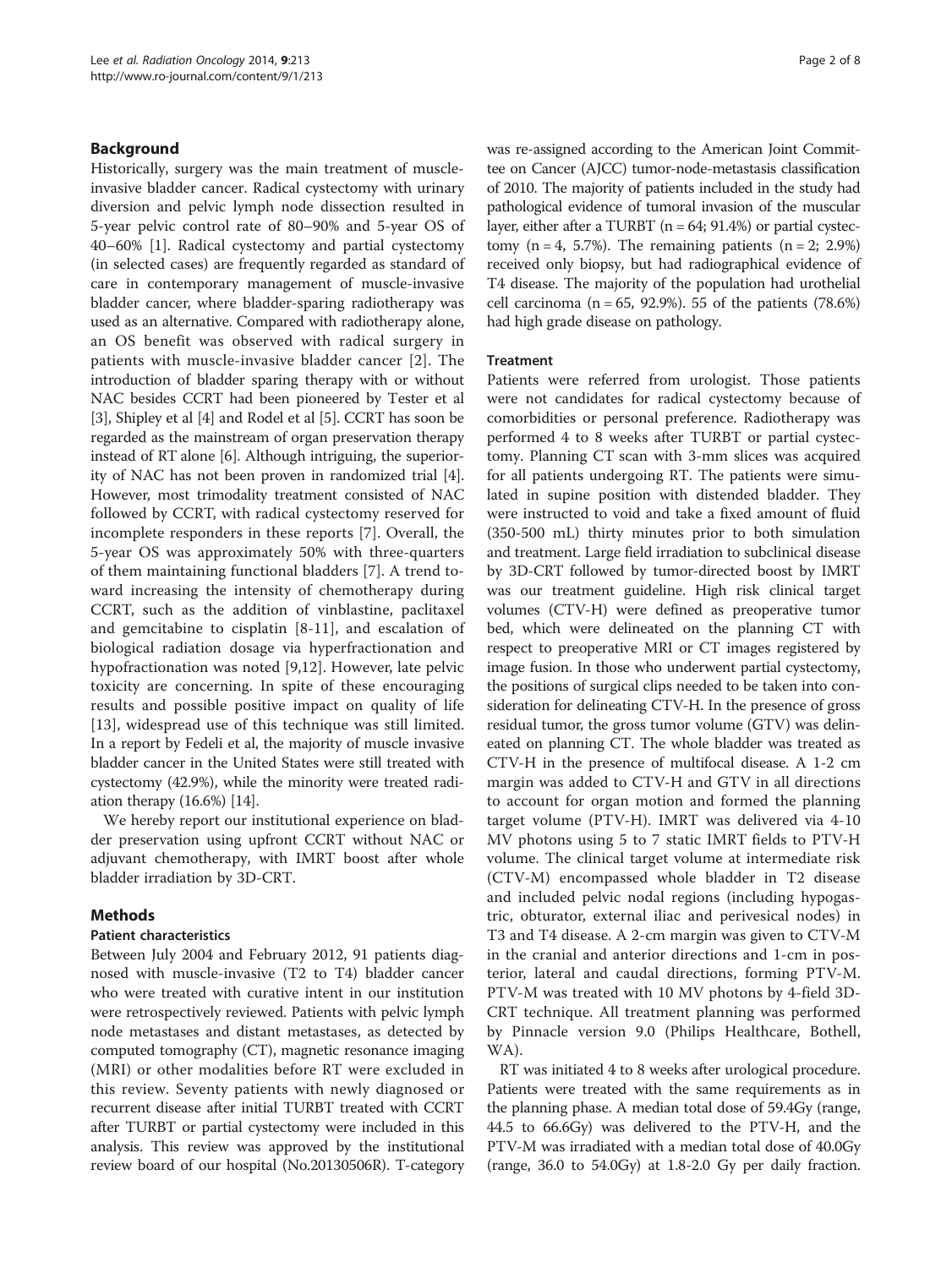<span id="page-2-0"></span>The prescribed doses should cover at least 95% of PTV volumes. The dose constraints were  $V_{55}$  < 50% for rectum, and  $D_{\text{max}}$  <45Gy to both bowels and femoral heads.

Concurrent platinum-based chemotherapy was offered and consisted of cisplatin (30 mg/m $^2$ /week) for patients without impaired renal function defined as glomerular filtration rate (GFR) >50mL/min, or carboplatin

Table 1 Patient, tumor and treatment-related characteristics

| <b>Characteristics</b>             | Value      |
|------------------------------------|------------|
| Age, years, median (range)         | 69 (49-92) |
| Gender                             |            |
| Male                               | 55 (78.6%) |
| Female                             | 15(21.4)   |
| History of prior TUR-BT            |            |
| Initial treatment                  | 50 (71.4%) |
| Recurrence after previous TURBT    | 20 (28.6%) |
| ECOG Performance status            |            |
| 0                                  | 26 (37.1%) |
| 1                                  | 43 (61.5%) |
| $\overline{\phantom{a}}$           | $1(1.4\%)$ |
| Comorbidities                      |            |
| No                                 | 20 (28.6%) |
| Yes                                | 50 (71.4%) |
| Pathology                          |            |
| Transitional cell carcinoma        | 65 (92.9%) |
| Adenocarcinoma                     | $1(1.4\%)$ |
| Other histology or missing record  | 4 (5.7%)   |
| Grade                              |            |
| High                               | 55 (78.6%) |
| Low                                | $1(1.4\%)$ |
| Missing record                     | 14 (20.0%) |
| Clinical T stage                   |            |
| T <sub>2</sub>                     | 41 (58.6%) |
| T <sub>3</sub>                     | 16 (22.9%) |
| <b>T4</b>                          | 13 (18.6%) |
| Focality                           |            |
| Multifocal                         | 26 (37.2%) |
| Single                             | 44 (62.8%) |
| Hydronephrosis                     |            |
| No                                 | 39 (55.7%) |
| Yes                                | 31 (44.3%) |
| Procedure before radiotherapy (RT) |            |
| Transurethral resection (TUR)      | 64 (91.4%) |
| Partial cystectomy                 | 4 (5.7%)   |
| Cystoscopic biopsy only            | $2(2.9\%)$ |

 $(100 \text{ mg/m}^2 \text{ on days } 1, 15, 31)$  for patients with renal function impairment. The treatment-related characteristics were summarized in Table 1.

#### Follow-up and evaluation

Patients were observed at 3-month intervals for the first 3 years and every 6 months thereafter. Post-treatment follow-up consisted of pertinent medical history, physical examination, urine cytology, cystoscopy, and radiological evaluation as clinically indicated. Tumor response was evaluated using the Response Evaluation Criteria in Solid Tumors (RECIST) [[15\]](#page-6-0) both cystoscopically and radiographically (either CT or MRI) three months after treatment. Complete response (CR) was defined as the absence of detectable tumor as well as negative urine cytology. Among patients with less than CR, cystectomy was offered by the treating physicians. Salvage therapy for non-muscle invasive recurrences consisted of TUR-BT followed by intravesical therapy for nonmuscle invasive recurrence and radical cystectomy for muscle-invasive recurrences. However, the final decision was determined at the discretion of urologist and patient's own will. In case of distant failure, combination cisplatin and gemcitabine was offered as first line chemotherapy. Evaluation of late treatment-related toxicity was performed according to the toxicity criteria of the Radiation Therapy Oncology Group (RTOG) and the European Organization for Research and Treatment of Cancer (EORTC) [\[16,17\]](#page-6-0).

### **Statistics**

At the time of analysis, the median follow-up for the entire group was 24months. Survival was measured from the day of start of RT to the date of death or the most recent follow-up visit. The OS and PFS was calculated using the method of Kaplan-Meier and curve comparison by log-rank test. Univariate and multivariate analysis by Cox proportional hazards model were performed to determine clinicopathological factors with prognostic value for OS. A  $p$ -value <0.05 (two-sided) was considered significant in all of the statistical testing. The statistical analysis was performed using Statistical Package for Social Sciences software for Windows version 13.0 (SPSS, Inc, Chicago, IL).

| Table 2 Tumor response after radiotherapy |  |  |
|-------------------------------------------|--|--|
|-------------------------------------------|--|--|

| Evaluable patients ( $n = 64$ ) |
|---------------------------------|
| 50 (78.1%)                      |
| $2(3.1\%)$                      |
| 3 (4.7%)                        |
| $9(14.1\%)$                     |
|                                 |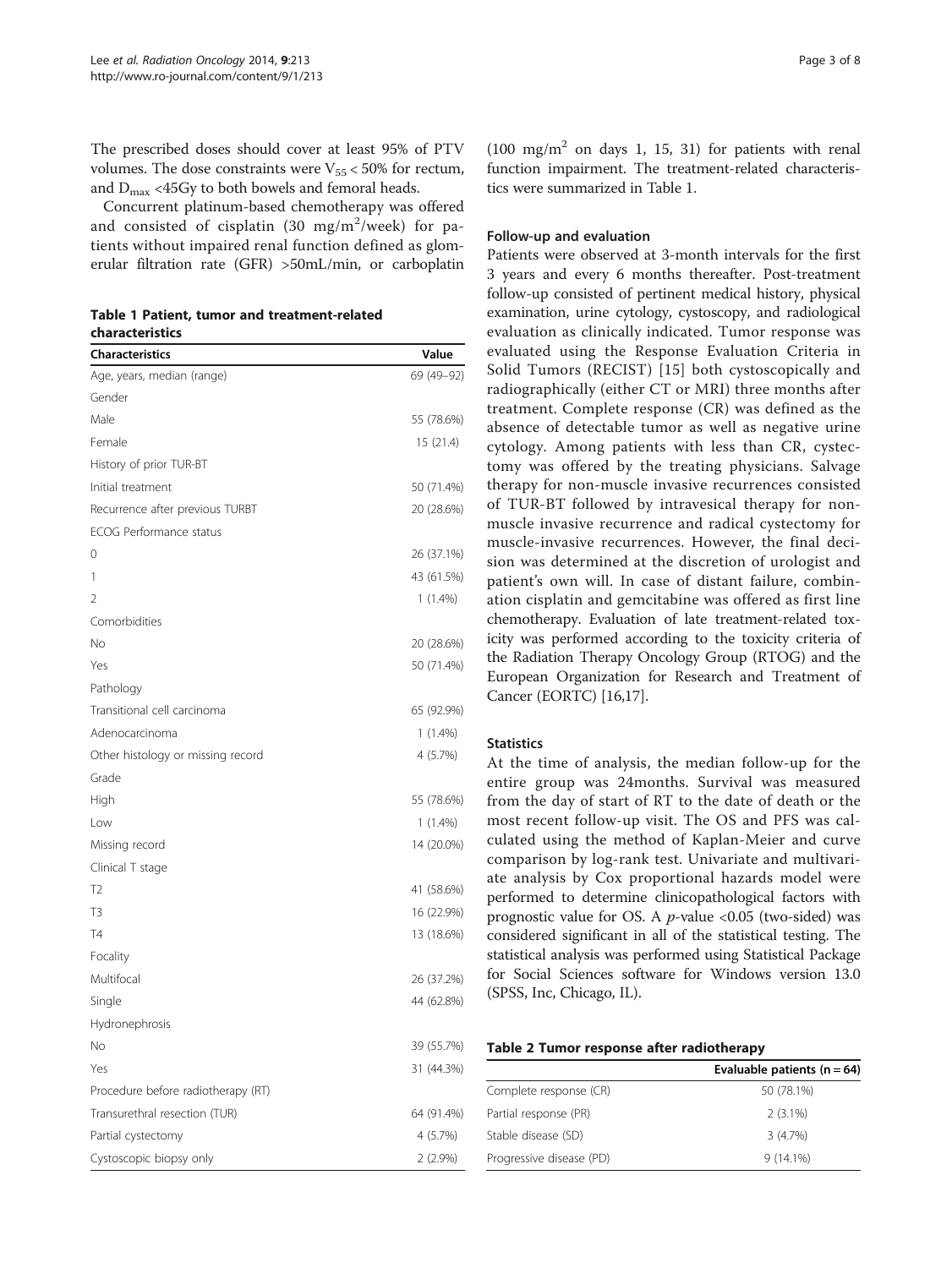#### Table 3 Clinical outcomes

|                                           | 2-year rates | 5-year rates |
|-------------------------------------------|--------------|--------------|
| Overall survival                          | 65.7%        | 50.8%        |
| Bladder cancer specific survival          | 77.3%        | 67.3%        |
| Survival with intact bladder <sup>*</sup> | 64.2%        | 49.0%        |
| Local-regional control                    | 69.8%        | 61.7%        |
| Distant-metastasis-free survival          | 73.5%        | 67.1%        |
| Progression-free survival                 | 51.9%        | 39.9%        |

\*Only one patient with local failure received radical cystectomy as salvage treatment.

## Results

## Tumor response after radiotherapy

Among the 70 patients, 64 patients were evaluable for response (3 patients died of non-cancer comorbidities shortly after treatment, and 3 patients refused cystoscopic evaluation). Of the evaluable 64 patients, 78.1% (50 patients) achieved CR (Table [2\)](#page-2-0). Of the remaining patients with non-CR, two (3.1%) had partial response (PR), three (4.7%) had stable disease, and nine (11.4%) had progressive disease. Although radical cystectomy was offered to all patients with less than CR, none of the patients underwent this procedure due to patients' refusal or medical inoperability.

## Survival and bladder preservation

The median survival was 64.6 months after a median follow-up of 24 months. OS and PFS at 2 year were 65.7% and 51.9%. Local-regional control and distant metastasis free survival at 2 year were 69.8% and 73.5%, respectively. Bladder cancer specific survival and survival with intact bladder at 2 year were 77.3% and 64.2% respectively. The clinical outcomes at 2 year and 5 year were illustrated in Table 3.

Univariate analysis of 12 treatment-related factors influencing OS was shown in Table 4. Age, performance status, T stage, prescribed dose to primary site and CR demonstrated significant hazard ratio on OS. Multivariate analysis showed age, performance status and CR as independent predictors on two-year overall survival (Table 4). Two-year overall survival rate was statistically higher among those with complete response than those without (79.4% [95% CI, 67.2% to 91.6%] vs. 33.3% [95% CI, 7.6% to 59.9%];  $p < 0.001$ ), while the median survival was 85.0 and 15.8 months (p < 0.001) (Figure [1\)](#page-4-0).

## Failure pattern

Of the 70 patients, isolated local-regional recurrence was observed in 10 patients (15.6%); isolated distant metastasis was observed in seven (9.4%); while both localregional and distant metastasis developed in 12 patients (18.8%) (Figure [2](#page-4-0)). Of those 50 patients with CR, local recurrence occurred in 10 patients during the course of follow-up. Among whom six were muscle invasive, three were superficial, and the remaining one had missing histology record (Table [5\)](#page-4-0). Among patients who developed muscle invasive recurrences, only one patient ultimately underwent radical cystectomy as salvage treatment, while the others refused salvage cystectomy or were medically

Table 4 Univariateand multivariate analysis for prognostic factors on overall survival

| Univariate analysis                       |                     |                         |         |  |  |
|-------------------------------------------|---------------------|-------------------------|---------|--|--|
|                                           | <b>Hazard ratio</b> | 95% confidence interval | P value |  |  |
| Male gender                               | 0.730               | $0.327 - 1.627$         | 0.442   |  |  |
| Age, years                                | 1.035               | 1.001-1.069             | 0.039   |  |  |
| History of TURBT                          | 0.986               | 0.465-2.087             | 0.971   |  |  |
| ECOG performance status                   | 3.182               | 1.388-7.291             | 0.006   |  |  |
| Comorbidities                             | 2.264               | 0.929-5.513             | 0.072   |  |  |
| Clinical T stage                          | 1.565               | 1.010-2.421             | 0.045   |  |  |
| Hydronephrosis                            | 1.825               | $0.901 - 3.692$         | 0.095   |  |  |
| RT duration, days                         | 1.016               | 0.991-1.041             | 0.196   |  |  |
| Concurrent chemotherapy                   | 0.587               | $0.271 - 1.268$         | 0.175   |  |  |
| Prescribed doses to bladder tumor bed, Gy | 0.914               | 0.858-0.972             | 0.005   |  |  |
| Prescribed doses to whole bladder, Gy     | 1.001               | 0.999-1.001             | 0.245   |  |  |
| Complete response (CR)                    | 0.155               | 0.066-0.358             | < 0.001 |  |  |
| Multivariate analysis                     |                     |                         |         |  |  |
| Age                                       | 1.064               | 1.023-1.107             | 0.002   |  |  |
| Performance status                        | 2.840               | 1.133-7.119             | 0.026   |  |  |
| Complete response (CR)                    | 0.098               | $0.040 - 0.240$         | < 0.001 |  |  |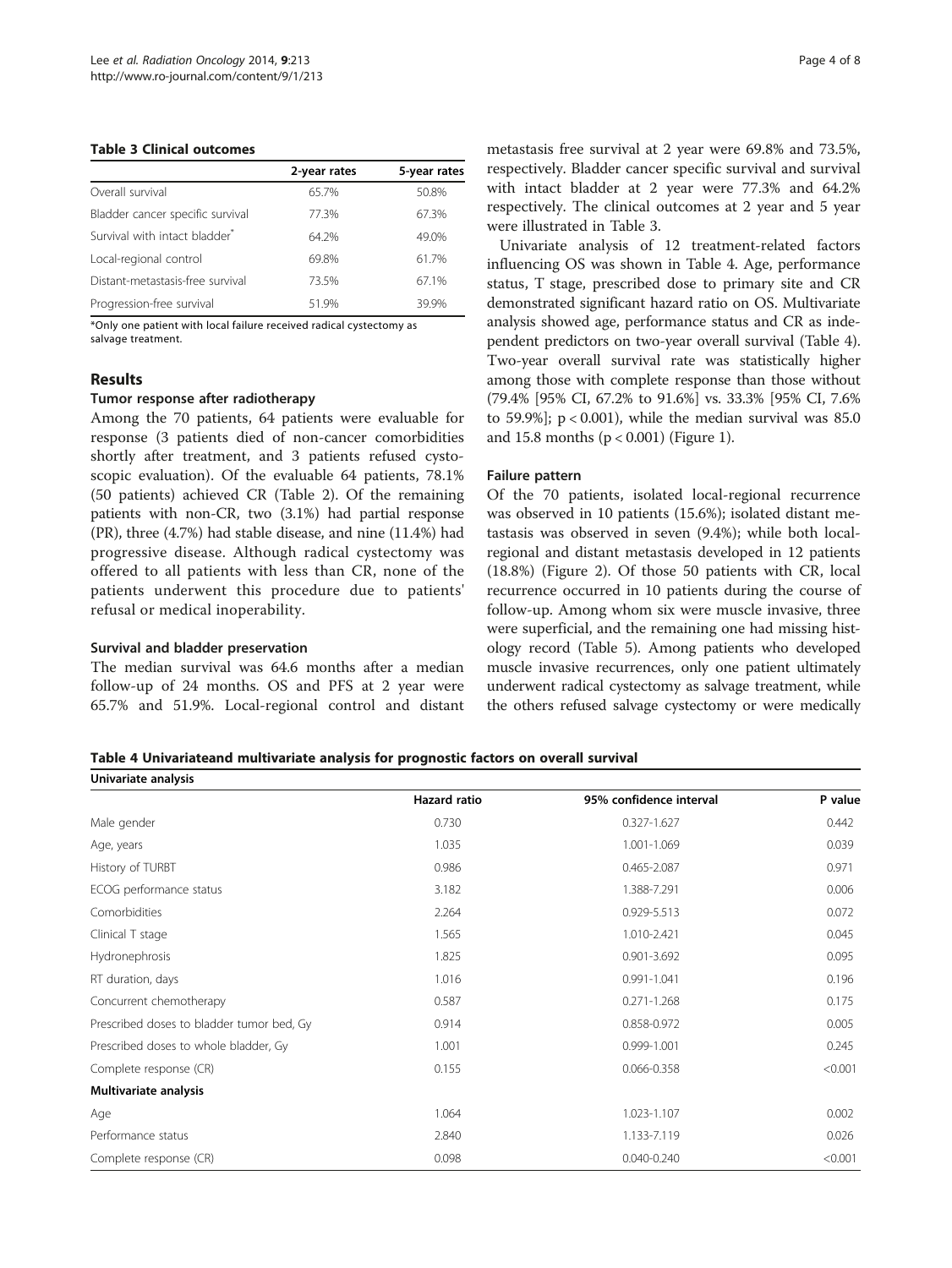<span id="page-4-0"></span>

inoperable due to old age or comorbidity. None of the patients with superficial recurrences died, whereas three of the invasive recurrences did. Distant metastasis developed in one of the surviving patients with muscle invasive recurrences.

## Acute toxicity and chronic sequelae

All of the radiation induced acute genitourinary (GU) and gastrointestinal (GI) toxicities and were limited to grade 2 (Table [6\)](#page-5-0), and manageable. Acute grade 2 GU



toxicities accounted for 28.6% and grade 2 GI toxicities in 11.4%. Chronic GU and GI toxicities of grade 2 or more were encountered in 11 and 4 patients, respectively, while no patient with  $≥$  grade 3 GI toxicity. Chronic grade 3 GU toxicity developed in one patient and manifested as gross hematuria and needed repeated blood transfusion. No patient died from toxicities.

## **Discussion**

A trimodality strategy for muscle-invasive bladder cancer as the main treatment strategy for muscle-invasive bladder cancer therapy has gained its popularity over time. However, an upfront CCRT approach without NAC is relatively infrequent.

Despite the relatively low dose density of chemotherapy in CCRT phase and a low radiation dose to the whole bladder in this study, our result of a 5 year OS of 50.8% compared reasonably to most prospective trials [[7,9,18-20](#page-6-0)] and cystectomy series [[21,22\]](#page-6-0). A clinical CR rate of 78.1% and 5 year bladder intact survival of 49.0% in this study also compared reasonably to most upfront CCRT trials. Although NAC with platinum-based regimen before cystectomy compared to cystectomy was associated with a 5% survival benefit, the possible benefit of NAC before definitive CCRT has not been firmly established. Most NAC trials were single-armed [\[8,10,23,](#page-6-0)[24](#page-7-0)], with one randomized trial demonstrating no statistically significant benefit [\[4\]](#page-6-0).

| Table 5 Pattern of local recurrence in CR patients ( $n = 10$ ) |  |  |  |
|-----------------------------------------------------------------|--|--|--|
|-----------------------------------------------------------------|--|--|--|

|                                  | Patient<br>number | Status after salvage<br>treatment     |
|----------------------------------|-------------------|---------------------------------------|
| Superficial                      |                   |                                       |
| Papillary non-invasive carcinoma | $1(10\%)$         | Alive with NED: 1 patient             |
| Flat carcinoma in situ           | 2(20%)            | Alive with NED: 2 patients            |
|                                  |                   | Alive with NED: 2 patients            |
| Invasive urothelial carcinoma    | 6(60%)            | Alive with distant mets:<br>1 patient |
|                                  |                   | Expired: 3 patients                   |
| Missing record                   | 1 (10%)           | Expired: 1 patient                    |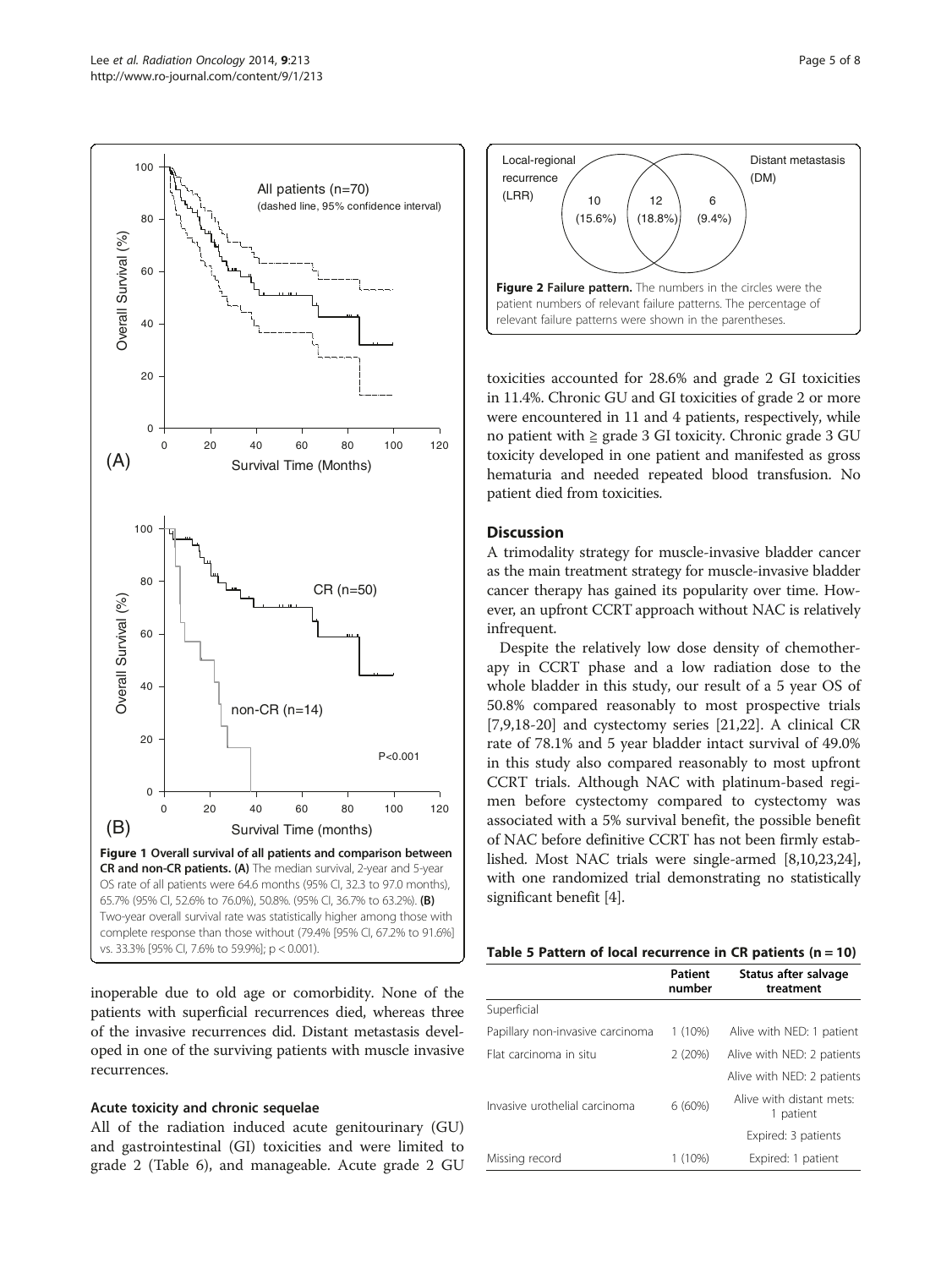|                   | Grade 1    | Grade 2     | Grade 3    | Grade 4  | Grade 5  |
|-------------------|------------|-------------|------------|----------|----------|
| Acute GU toxicity | 21 (30%)   | 20 (28. 6%) | $0(0\%)$   | $0(0\%)$ | $0(0\%)$ |
| Acute GI toxicity | 8 (11.4%)  | 8 (11.4%)   | $0(0\%)$   | $0(0\%)$ | $0(0\%)$ |
| Late GU toxicity  | 22 (31.4%) | 10 (14.3%)  | $(1.43\%)$ | $0(0\%)$ | $0(0\%)$ |
| Late GI toxicity  | $(1.43\%)$ | 4 (5.7%)    | $0(0\%)$   | $0(0\%)$ | $0(0\%)$ |

<span id="page-5-0"></span>Table 6 Toxicities

The presence of CR was important in predicting OS was not an exception in ours as most prospective [[4,19](#page-6-0)[,25](#page-7-0)]and retrospective series [[5,](#page-6-0)[26,27](#page-7-0)]. In one retrospective series, CR in stage IV bladder cancer had significantly better prognosis than those with stage II or III disease but with no CR [\[26](#page-7-0)]. In this study, those who failed to achieve CR fared poorly without radical cystectomy. None of the non-CR patients was alive at 5 year. The normogram developed at Massechuses General Hospital (MGH) can be used to predict response to CCRT, in which hydronephrosis was one of the poor response indicators [\[28](#page-7-0)]. However, the presence of hydronephrosis might not be a contraindication to bladder organ preservation treatment, because a significant proportion of patients (43.3%) in our study presented with hydronephrosis and the rate of CR was compatible to most publications. Biomarkers might be useful to better select patients for a trimodality approach and should be evaluated in between prospective trials [[29](#page-7-0)].

A total of 10 local recurrences (20%) developed among 50 CR patients. Thirty percent of them were superficial recurrence whereas most of them were still muscleinvasive. The proportion of muscle invasive recurrences in our study seemed higher than other reports. In RTOG 95-06, the number of muscle invasive recurrence were only half of superficial recurrences [\[19](#page-6-0)]. Our results of a 2-year bladder intact survival rate of 64.2% compared favorably to the result of RTOG 8903 that had 99 patients without hydronephrosis [\[4\]](#page-6-0). In our study, the overall 20% recurrence rate in CR patients is close to that observed in the Paris group, which reported a bladder recurrence rate of 17% [\[30\]](#page-7-0).

The optimal dose and fractionation of radiation may be important in achieving a lasting response [[31\]](#page-7-0). Hyperfractionation and hypofractionation were evaluated in prospective trials [[19](#page-6-0),[32](#page-7-0)]. Hypofractionated approach had better gone through whole course IMRT in order to spare normal organ at risk as much as possible. Current radiation protocol for bladder preservation regarded whole bladder dose of 54Gy and tumor bed 64-66Gy to be safe [[33\]](#page-7-0). As the results of BC2001 showed no statistically increased toxicity with whole bladder irradiation to reduced high dose volume irradiation [\[34](#page-7-0)]. Organ motion have attributed to the uncertainties in target delineation and radiation delivery for bladder cancer treatment. Our strictly enforced bladder filling policy protocol without

image-guided technique, although quite successful, should be replaced by imaged guided technique, especially for the part of tumor bed boost. The value of image guided radiotherapy (IGRT) of bladder cancer should be the mainstay of future work [\[35-37\]](#page-7-0).

Unlike to the routine pelvic irradiation among RTOG protocols [\[3,4,9,19](#page-6-0)], our bladder-only approach for T2 tumors and pelvic nodal coverage for T3, T4 lesions seemed appropriate. In a large retrospective series by Stein et al [\[38\]](#page-7-0), incidence of lymph node involvement was closely related to the T staging of the primary bladder tumor; the incidences of lymph node involvement were 18% and 42% for T2 and T4 tumors, respectively. Our radiation protocol resulted in low locoregional failure rate (15.6%). In additional to the low incidence of regional failure, our study also demonstrated very low incidence of late grade toxicity (1.43% of late GU toxicity and 0% of late GI toxicity). Acute grade 3 or more toxicity was not seen. The bladder-only irradiation in combination with 3D-CRT and IMRT to T2 disease may be a sound alternative to pelvic irradiation.

The distant metastasis free survival rate in our study is 73.5% and 67.1% at 2- and 5-year, respectively. Extravesicle diseases were consistently associated with high rates of distant metastasis. The value of adjuvant chemotherapy in bladder preservation was investigated in RTOG 97-06 [[32](#page-7-0)]. Although the result was promising, less than half of the enrolled patients completed the designated treatment. Adjuvant chemotherapy was not part of our treatment strategy in patients without pelvic node metastasis, even though a substantial proportion of extravesicle tumors in our study  $(T3 + T4 = 41.5\%)$ . Yet this did not jeopardize our OS rate. Unless randomized trial has proven NAC followed by CCRT and followed by chemotherapy is better CCRT alone, our upfront CCRT strategy will be continued.

### Conclusions

Aim of bladder preservation therapy is to offer a quality of life treatment and avoid potential morbidity from chemotherapy or radiotherapy without compromising bladder preservation rate. Upfront CCRT with mild weekly cisplatin regimen without NAC or adjuvant chemotherapy could provide reasonable CR rate, OS and bladder preservation rate in T2-4N0 stage bladder cancer patients.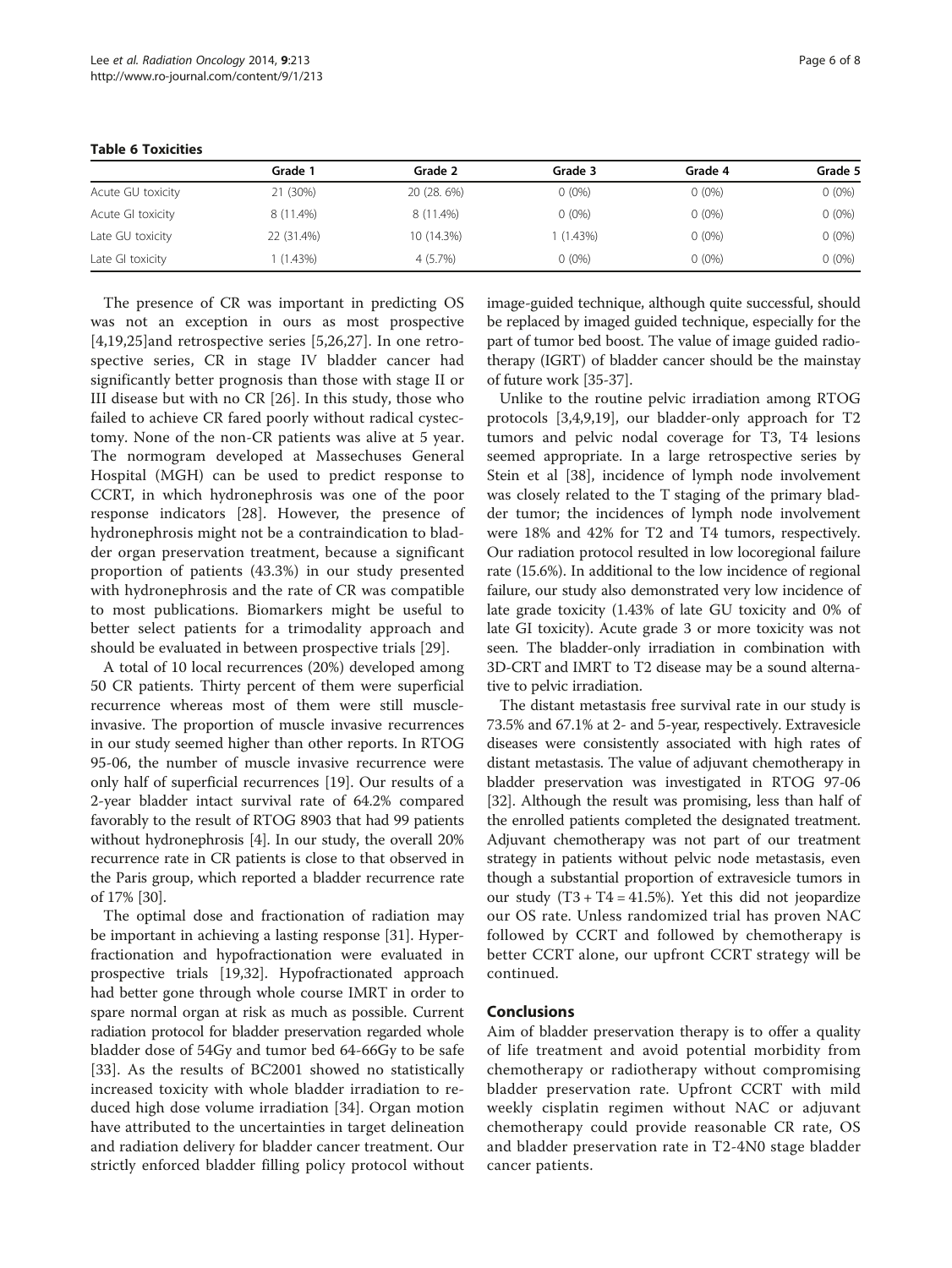#### <span id="page-6-0"></span>**Abbreviations**

TURBT: Transurethral resection of bladder tumor; RT: Radiotherapy; CCRT: Combined chemotherapy and radiotherapy; 3D-CRT: 3D Conformal radiotherapy; IMRT: Intensity modulated radiotherapy; NAC: Neoadjuvant chemotherapy; RTOG: Radiation Therapy Oncology Group; OS: Overall survival; PFS: Progression-free survival; CR: Complete response; GU: Genitourinary; CT: Computed tomography; MRI: Magnetic resonance imaging; AJCC: American Joint Committee on Cancer; GTV: Gross tumor volume; CTV-H: Clinical target volumes at high risk; PTV-H: Planning target volume at high risk; CTV-M: Clinical target volume at intermediate risk; PTV-M: Planning target volume at intermediate risk; GFR: Glomerular filtration rate; RECIST: Response Evaluation Criteria in Solid Tumors; EORTC: European Organization for Research and Treatment of Cancer; SPSS: Statistical Package for Social Sciences software; PR: Partial response; GI: Gastrointestinal; MGH: Massechuses General Hospital; IGRT: Image guided radiotherapy.

#### Competing interests

The authors declare that they have no competing interests.

#### Authors' contributions

CYL and KLY were responsible for study design, data acquisition and manuscript preparation. KLY also performed data analysis and made all the figures & tables. HLK, RYH, PPT, MTC, GDJ and KHC made diagnosis, collected clinicopathological data, contributed the cases and evaluated response. GDJ and KHC were responsible for study concept, supervision, administration support, and modifying the final manuscript. All co-authors read and approved the manuscript.

#### Acknowledgements

Authors would like to thank Miss Su-Chen Huang for the administrative paperwork about Institutional Review Board of our hospital.

#### Author details

<sup>1</sup> Department of Radiation Therapy and Oncology, Shin Kong Wu Ho-Su Memorial Hospital, No. 95, Wen-Chang Road, Shih-Lin District, Taipei City, Taiwan. <sup>2</sup>Division of Urology, Department of Surgery, Shin Kong Wu Ho-Su Memorial Hospital, No. 95, Wen-Chang Road, Shih-Lin District, Taipei City, Taiwan. <sup>3</sup>Shu-Tien Urology Ophthalmology Clinic, No. 276, Sec. 2, Jianguo South Road, Taipei City, Taiwan. <sup>4</sup>School of Medicine, Fu Jen Catholic University, No. 510, Chung-Cheng Road, Hsin-Chuang, New Taipei City, Taiwan. <sup>5</sup>School of Medicine and Institute of Biomedical Imaging and Radiological Sciences, National Yang-Ming University, No. 155, Sec. 2, Linong Street, Beitou District, Taipei City, Taiwan.

#### Received: 25 June 2014 Accepted: 14 September 2014 Published: 24 September 2014

#### References

- 1. Mak RH, Zietman AL, Heney NM, Kaufman DS, Shipley WU: Bladder preservation: optimizing radiotherapy and integrated treatment strategies. BJU Int 2008, 102:1345–1353.
- 2. Shelley MD, Barber J, Wilt T, Mason MD: Surgery versus radiotherapy for muscle invasive bladder cancer. Cochrane Database Syst Rev 2002, CD002079.
- 3. Tester W, Porter A, Asbell S, Coughlin C, Heaney J, Krall J, Martz K, Venner P, Hammond E: Combined modality program with possible organ preservation for invasive bladder carcinoma: results of RTOG protocol 85-12. Int J Radiat Oncol Biol Phys 1993, 25:783–790.
- 4. Shipley WU, Winter KA, Kaufman DS, Lee WR, Heney NM, Tester WR, Donnelly BJ, Venner PM, Perez CA, Murray KJ, Doggett RS, True LD: Phase III trial of neoadjuvant chemotherapy in patients with invasive bladder cancer treated with selective bladder preservation by combined radiation therapy and chemotherapy: initial results of Radiation Therapy Oncology Group 89-03. J Clin Oncol 1998, 16:3576–3583.
- 5. Rodel C, Grabenbauer GG, Kuhn R, Papadopoulos T, Dunst J, Meyer M, Schrott KM, Sauer R: Combined-modality treatment and selective organ preservation in invasive bladder cancer: long-term results. J Clin Oncol 2002, 20:3061–3071.
- 6. James ND, Hussain SA, Hall E, Jenkins P, Tremlett J, Rawlings C, Crundwell M, Sizer B, Sreenivasan T, Hendron C, Lewis R, Waters R, Huddart RA: Radiotherapy with or without chemotherapy in muscle-invasive bladder cancer. N Engl J Med 2012, 366:1477–1488.
- 7. Shipley WU, Kaufman DS, Tester WJ, Pilepich MV, Sandler HM: Overview of bladder cancer trials in the Radiation Therapy Oncology Group. Cancer 2003, 97:2115–2119.
- 8. Dunst J, Diestelhorst A, Kuhn R, Muller AC, Scholz HJ, Fornara P: Organ-sparing treatment in muscle-invasive bladder cancer. Strahlenther Onkol 2005, 181:632–637.
- 9. Kaufman DS, Winter KA, Shipley WU, Heney NM, Wallace HJ 3rd, Toonkel LM, Zietman AL, Tanguay S, Sandler HM: Phase I-II RTOG study (99-06) of patients with muscle-invasive bladder cancer undergoing transurethral surgery, paclitaxel, cisplatin, and twice-daily radiotherapy followed by selective bladder preservation or radical cystectomy and adjuvant chemotherapy. Urology 2009, 73:833–837.
- 10. Kragelj B, Zaletel-Kragelj L, Sedmak B, Cufer T, Cervek J: Phase II study of radiochemotherapy with vinblastine in invasive bladder cancer. Radiother Oncol 2005, 75:44–47.
- 11. Mitin T, Hunt D, Shipley WU, Kaufman DS, Uzzo R, Wu CL, Buyyounouski MK, Sandler H, Zietman AL: Transurethral surgery and twice-daily radiation plus paclitaxel-cisplatin or fluorouracil-cisplatin with selective bladder preservation and adjuvant chemotherapy for patients with muscle invasive bladder cancer (RTOG 0233): a randomised multicentre phase 2 trial. Lancet Oncol 2013, 14:863–872.
- 12. Turgeon GA, Souhami L, Cury FL, Faria SL, Duclos M, Sturgeon J, Kassouf W: Hypofractionated intensity modulated radiation therapy in combined modality treatment for bladder preservation in elderly patients with invasive bladder cancer. Int J Radiat Oncol Biol Phys 2014, 88:326–331.
- 13. Caffo O, Fellin G, Graffer U, Luciani L: Assessment of quality of life after cystectomy or conservative therapy for patients with infiltrating bladder carcinoma. A survey by a self-administered questionnaire. Cancer 1996, 78:1089–1097.
- 14. Fedeli U, Fedewa SA, Ward EM: Treatment of muscle invasive bladder cancer: evidence from the National Cancer Database, 2003 to 2007. J Urol 2011, 185:72–78.
- 15. Eisenhauer EA, Therasse P, Bogaerts J, Schwartz LH, Sargent D, Ford R, Dancey J, Arbuck S, Gwyther S, Mooney M, Rubinstein L, Shankar L, Dodd L, Kaplan R, Lacombe D, Verweij J: New response evaluation criteria in solid tumours: revised RECIST guideline (version 1.1). Eur J Cancer 2009, 45:228–247.
- 16. Cox JD, Stetz J, Pajak TF: Toxicity criteria of the Radiation Therapy Oncology Group (RTOG) and the European Organization for Research and Treatment of Cancer (EORTC). Int J Radiat Oncol Biol Phys 1995, 31:1341–1346.
- 17. Kawashima A, Nakayama M, Kakuta Y, Abe T, Hatano K, Mukai M, Nagahara A, Nakai Y, Oka D, Takayama H, Yoshioka T, Hoshida Y, Itatani H, Nishimura K, Nonomura N: Excision repair cross-complementing group 1 may predict the efficacy of chemoradiation therapy for muscle-invasive bladder cancer. Clin Cancer Res 2011, 17:2561–2569.
- 18. Efstathiou JA, Spiegel DY, Shipley WU, Heney NM, Kaufman DS, Niemierko A, Coen JJ, Skowronski RY, Paly JJ, McGovern FJ, Zietman AL: Long-term outcomes of selective bladder preservation by combined-modality therapy for invasive bladder cancer: the MGH experience. Eur Urol 2012, 61:705–711.
- 19. Kaufman DS, Winter KA, Shipley WU, Heney NM, Chetner MP, Souhami L, Zlotecki RA, Sause WT, True LD: The initial results in muscle-invading bladder cancer of RTOG 95-06: phase I/II trial of transurethral surgery plus radiation therapy with concurrent cisplatin and 5-fluorouracil followed by selective bladder preservation or cystectomy depending on the initial response. Oncologist 2000, 5:471–476.
- 20. Caffo O, Veccia A, Fellin G, Russo L, Mussari S, Galligioni E: Trimodality treatment in the conservative management of infiltrating bladder cancer: a critical review of the literature. Crit Rev Oncol Hematol 2013, 86:176–190.
- 21. Stein JP, Lieskovsky G, Cote R, Groshen S, Feng AC, Boyd S, Skinner E, Bochner B, Thangathurai D, Mikhail M, Raghavan D, Skinner DG: Radical cystectomy in the treatment of invasive bladder cancer: long-term results in 1,054 patients. J Clin Oncol 2001, 19:666–675.
- 22. Grossman HB, Natale RB, Tangen CM, Speights VO, Vogelzang NJ, Trump DL, de Vere White RW, Sarosdy MF, Wood DP Jr, Raghavan D, Crawford ED: Neoadjuvant chemotherapy plus cystectomy compared with cystectomy alone for locally advanced bladder cancer. N Engl J Med 2003, 349:859-866.
- 23. Gamal El-Deen H, Elshazly HF, Abo Zeina EA: Clinical experience with radiotherapy alone and radiochemotherapy with platin based regimens in organ-sparing treatment of invasive bladder cancer. J Egypt Natl Canc Inst 2009, 21:59–70.